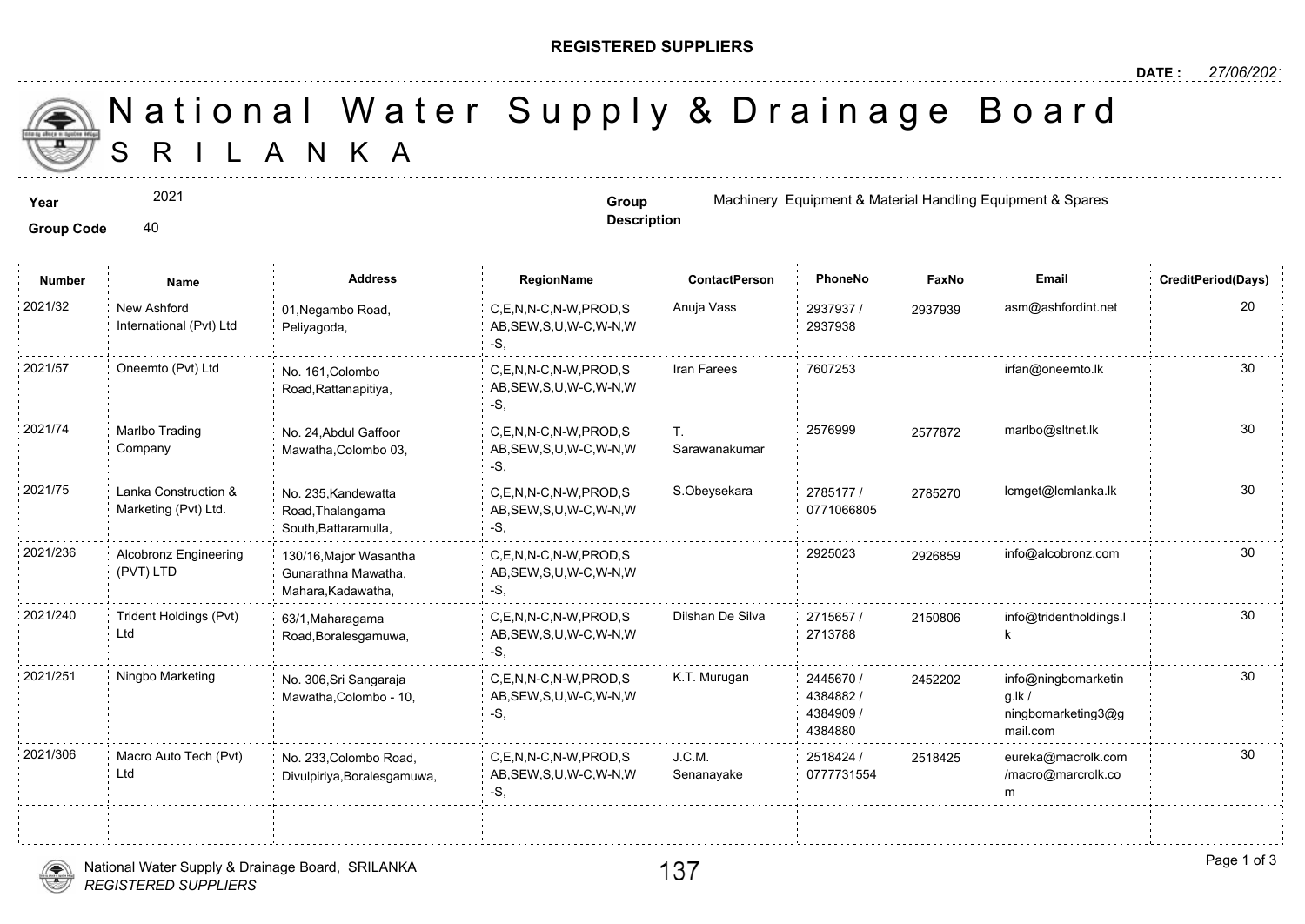

## S R I L A N K A National Water Supply & Drainage

2021

**Description**

**Year Group Group Machinery Equipment & Material Handle Equipment & Material Handle Equipment & Material Handle** 

Group Code 40

| <b>Number</b> | Name                                           | <b>Address</b>                                 | RegionName                                                   | <b>ContactPerson</b>            | PhoneNo                              | Fax              |
|---------------|------------------------------------------------|------------------------------------------------|--------------------------------------------------------------|---------------------------------|--------------------------------------|------------------|
| 2021/317      | Brown & Company PLC                            | No. 481, T.B. Jayah<br>Mawatha, Colombo 10,    | C,E,N,N-C,N-W,PROD,S<br>AB, SEW, S, U, W-C, W-N, W<br>-S.    |                                 | 5063279 /<br>5063280 /<br>0761828067 | 230737           |
| 2021/336      | Senuth Auto<br>Engineering                     | No.<br>457/3/2, Gonahena, Kadawatha,           | C.E.N.N-C.N-W.PROD.S<br>AB, SEW, S, U, W-C, W-N, W<br>-S,    | DA Tharanga<br>Dhakshina        | 0717325653                           |                  |
| 2021/338      | <b>M&amp;E Turnkey Engineers</b><br>(Pvt) Ltd. | No. 215/D, Galle<br>Road, Ratmalana,           | C,E,N,N-C,N-W,PROD,S<br>AB, SEW, S, U, W-C, W-N, W<br>-S.    | VC Soysa                        | 2731265                              | 273126           |
| 2021/340      | Advantis Projects &<br>Engineering (Pvt) Ltd.  | No. 400, Deans Road, Colombo<br>10,            | C.E.N.N-C.N-W.PROD.S<br>AB, SEW, S, U, W-C, W-N, W<br>-S,    | Dhanusha<br>Bokumburegedar<br>a | 2572020 /<br>0773033031              | 257206           |
| 2021/402      | Kinotony Lanka Traders                         | No. 380 1/1, Sangaraja<br>Mawatha, Colombo 10, | C.E.N.N-C.N-W.PROD.S<br>AB, SEW, S, U, W-C, W-N, W<br>-S.    | RM Hamdhaan                     | 2441515/<br>0773080022               |                  |
| 2021/405      | Senok Trade Combine<br>(Pvt) Ltd.              | 175, Grandpass<br>Road, Colombo 14,            | C,E,N,N-C,N-W,PROD,S<br>AB, SEW, S, U, W-C, W-N, W<br>-S,    | R Hariharan                     | 2472802                              | 247280           |
| 2021/447      | Anika Marketing                                | No. 406, Sri Sangaraga<br>Mawatha, Colombo 10, | C,E,N,N-C,N-W,PROD,S<br>AB, SEW, S, U, W-C, W-N, W<br>-S.    | <b>Charles Victor</b>           | 2334646 /<br>0778112240              |                  |
| 2021/470      | Diesel & Motor<br>Engineering PLC              | No. 65, Jetawana<br>Road, Colombo 14,          | C.E.N.N-C.N-W.PROD.S<br>AB, SEW, S, U, W-C, W-N, W<br>-S,    | Niroshan Pushpa<br>Kumara       | 2449797 /<br>24645 /<br>0769370645   | 244908<br>420989 |
| 2021/548      | Millennium Solution                            | No. 49, Kandy<br>Road, Peliyagoda,             | C.E.N.N-C.N-W.PROD.S<br>AB, SEW, S, U, W-C, W-N, W<br>$-S$ . | Subash<br>Madumadawa            | 0766327580<br>0117090701             |                  |
|               |                                                |                                                |                                                              |                                 |                                      |                  |